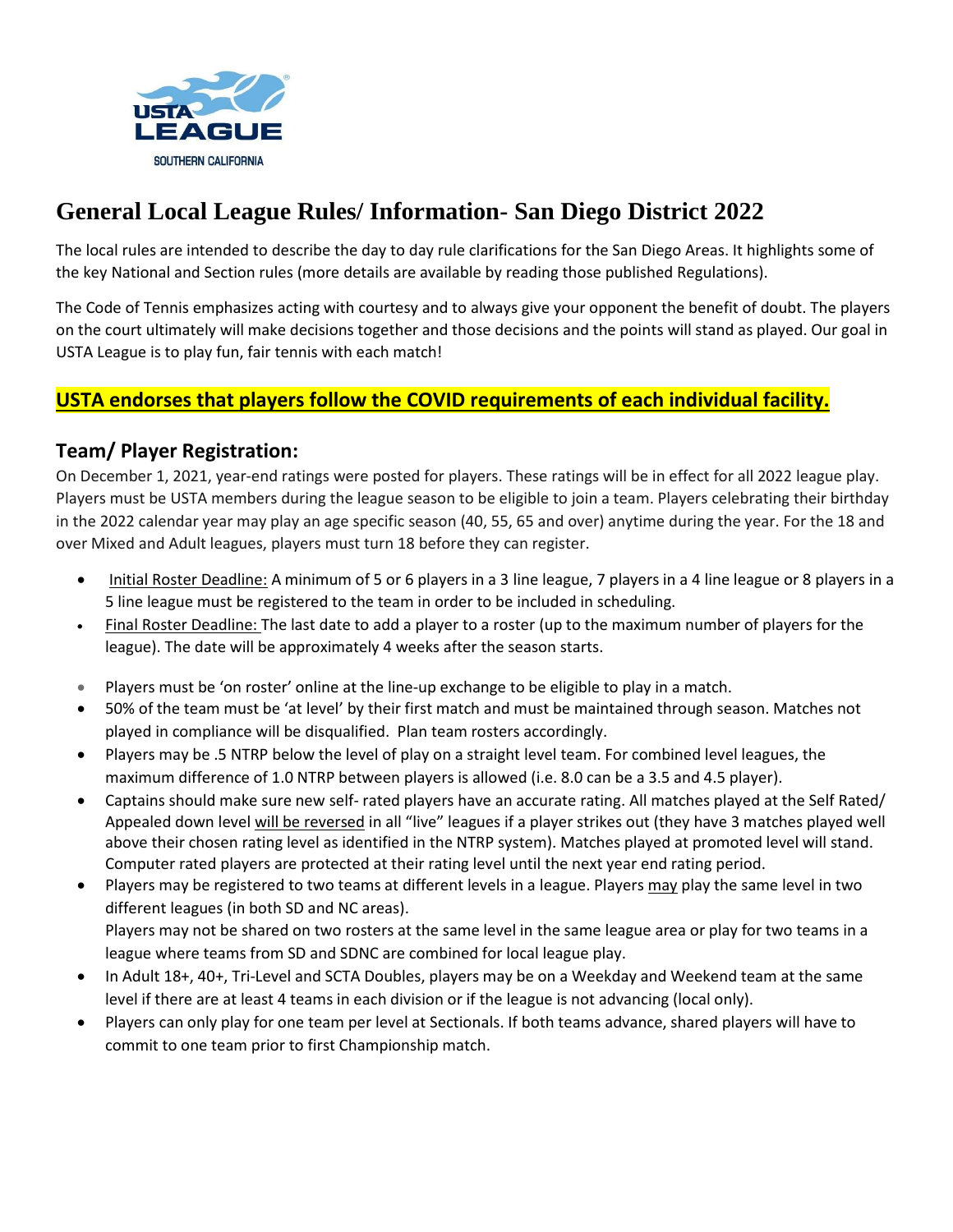# **Match Schedules/ Courts:**

Schedules will be posted online approximately 7-10 days before the first match. You will receive an email when it is available to be viewed. The schedule notes will also include any additional matches, information on playoff format, etc. To see your team's schedule go to the USTA website, click on TennisLink, click on USTA Leagues, click on your team name to take you to your team page. To view the season on one page, click on Match Schedule tab, key details are listed. Also, Captain's Report for contact information (home phone number may be listed not cell). Captains should only *enter cell number i*n their USTA account. Go to Manage Account on upper right corner, follow steps to edit personal info.

Teams will have roughly half home and away matches. Home team provides courts, new balls for each line and drinking water (bottles or refill station). Snacks for matches are optional. Individual items are preferred over communal food.

**Home team is responsible for making sure the court conditions are ready for play.** Courts need to be safe for playersfree of ball mowers and other equipment. Home Captains should initiate text communication with opposing captain about court conditions if there are any concerns (i.e. wet courts, anticipated heat at match time). Consider driving time when communicating about delayed start times.

USTA League plays on hardcourts in SD Local League- If both captains agree to play on clay courts in writing, clay courts may be used. Courts may not be lined for pickle ball however, shaded markings for youth tennis are acceptable.

**All matches must be completed by the season end date.** When a league does not complete all matches and team results are uneven in the standings, the Section will determine the winner (SLR pg 23).

## **Formats of Play**

- **Best 2 of 3 regulation sets with a match tiebreak played in lieu of a third set**. When teams split sets, matches will be completed by playing a Coman match tiebreak (first to 10 points leading by 2 points). If all players on court agree and the court time is available, a full set may be played however, the score will be entered as 1-0 into TennisLink. Decision is made after teams split sets.
- **Timed Match Procedure is to be used if there are time restrictions for a hard stop** (i.e. lights out, reservation time up)
- All tiebreaks use Coman rotation. Winner must be ahead by 2 points in either the set or match tiebreak.

## **Match Play:**

- **Written line ups must be exchanged simultaneously by the match start time (varies by league).**
- Print scorecards in TennisLink. Texting or emailing the line up ahead of time is also acceptable (verify you have a cell #). It is not acceptable for a captain to write their line up on their opponent's scorecard 'from memory'. Please notify ALC if a captain requests to do this. It is acceptable for a captain to write their line up at any time prior to the exchange.
- Captain should designate an acting captain if they will not be at the match for handling the line up exchange.
- It is the responsibility of the players to make sure they are on the correct court with the proper opponents. Captains should give their players the names of their opponents when sending them to their court. If there is an error in court positions played, the scorecards will be adjusted accordingly. All matches stand as played.
- Use full names to avoid errors when inputting scores. Captains may verify names/ rating levels on the scorecard.
- Before TriLevel and all combo level matches start, verify that player rating combinations are 'at level' by line. If possible to rearrange the players to make the match valid, correct line ups to play the most lines possible.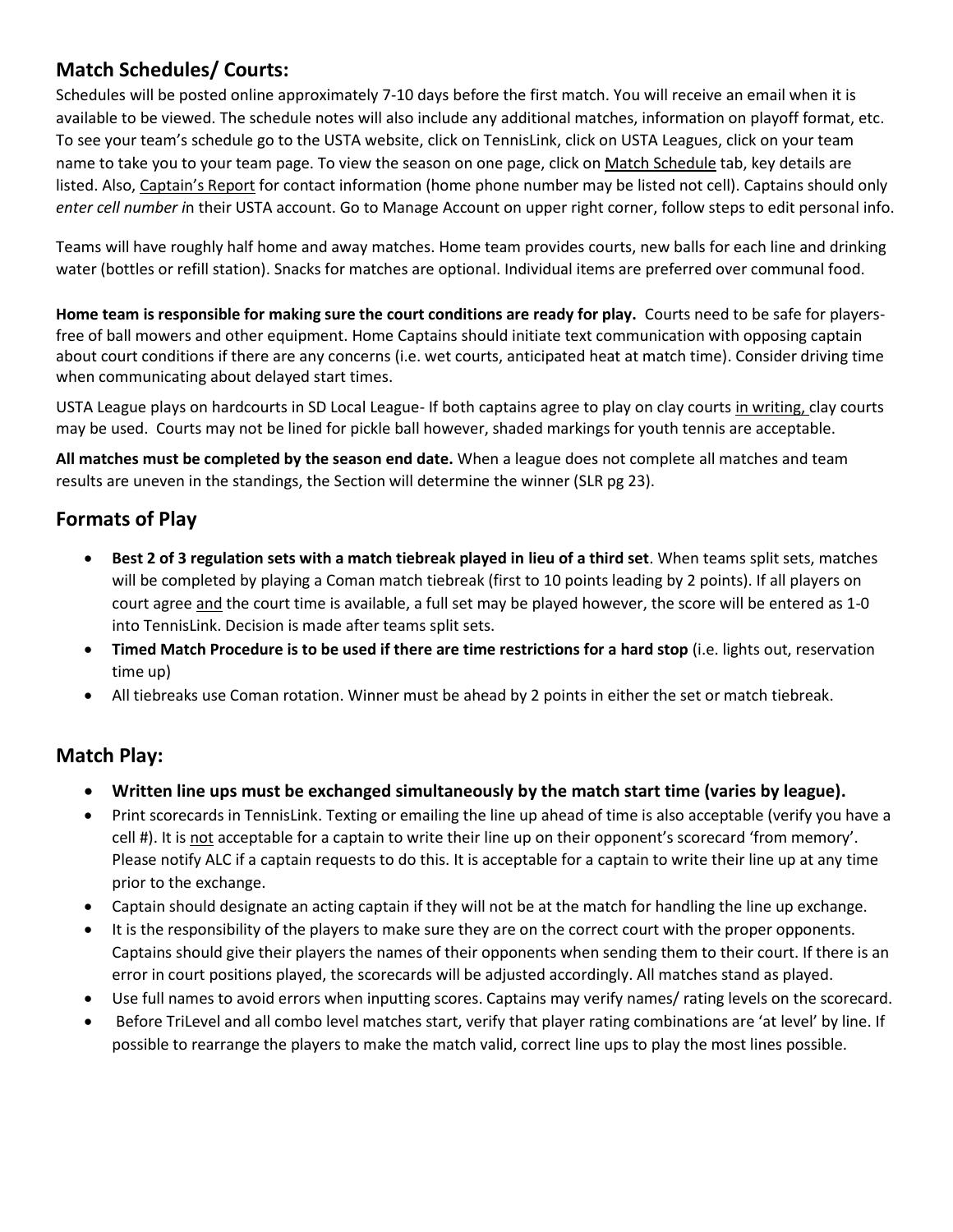### **Defaults:**

- **Please avoid Team Defaults (all lines defaulting).** All matches played by the defaulting team in the same round as a team default will be removed from the league and can impact the overall standings. Repeat offending captains/ players may face disciplinary actions including suspension of players in future leagues.
- **Default time:** Default time will be 10 min after the scheduled match time. Late arriving players (within default time) may still have a 5 min warm up.
- **Line Defaults (prior to match start):** If you have a known default, please let the opposing captain know prior to the match out of consideration. (Do onto others…) The least amount of lines should be defaulted and as many players as possible should be utilized.
- **Line Defaults (after line up exchange):**

Captains receiving a late default (without prior notification) will be able to change their line-up as needed. The defaulting team may not rearrange their line-up once line up is exchanged. This is the only time that the captain receiving the default may change players receiving the default.

**Matches must start in line order due to defaults rule in USTA. Defaults are taken at the lowest line.** For example, if the #1 doubles line is a default after line-ups have been exchanged, ● Line #2 moves up to play the #1 line. ● Line #3 line moves up to play the #2 line. ● Line #3 is defaulted.

- **Player substitutions:** An eligible player may be substituted into the line-up in case of injury, illness or disqualification of line-up player prior to the match starting  $(1<sup>st</sup>$  point played). If it occurs during warm up, the player is entitled to a 5 min warm up. Other players in the line-up may not be changed.
- **Changeovers and Medical Time Out Breaks-** When changing ends, 90 second break is allowed. A 2 minute break may be taken between the first and second set. If your format of play is  $3<sup>rd</sup>$  set tiebreak, there is a 2 min break. A tiebreak is considered a 'game' so no rest when switching ends. A sip of water when passing through is fine. Medical time outs are 3 minutes per treatable condition one during warm up and one during match. Maximum time allowed for a condition where blood is present is 15 minutes for evaluation/ treatment. (SLR pg 24)

**Rescheduling matches:** Please make every effort to play on your scheduled date. Captains are encouraged to honor reschedule requests when the opposing captain provides reasonable notice prior to the scheduled match. That said, teams should NOT automatically expect to receive the opportunity to reschedule a match.

**- Unplayable conditions:** The heat rule states if the air temperature at the court location is 95° or higher, matches may be rescheduled. Please use Accuweather.com. In case of rain, it is based on wet court conditions at match time. It is most important that people are safe on the courts. Home Captains should initiate text/ phone communication with opposing captain about court conditions if there are any concerns (i.e. wet courts, anticipated heat at match time). Please consider travel time.

- If captains agree, you may move a match to the visitors club or neutral site if the conditions are playable. Captains may also play later start lines at their scheduled time if courts are wet for the early start time. Early lines may be treated as make up matches. Work together to make decisions on conditions and reschedules.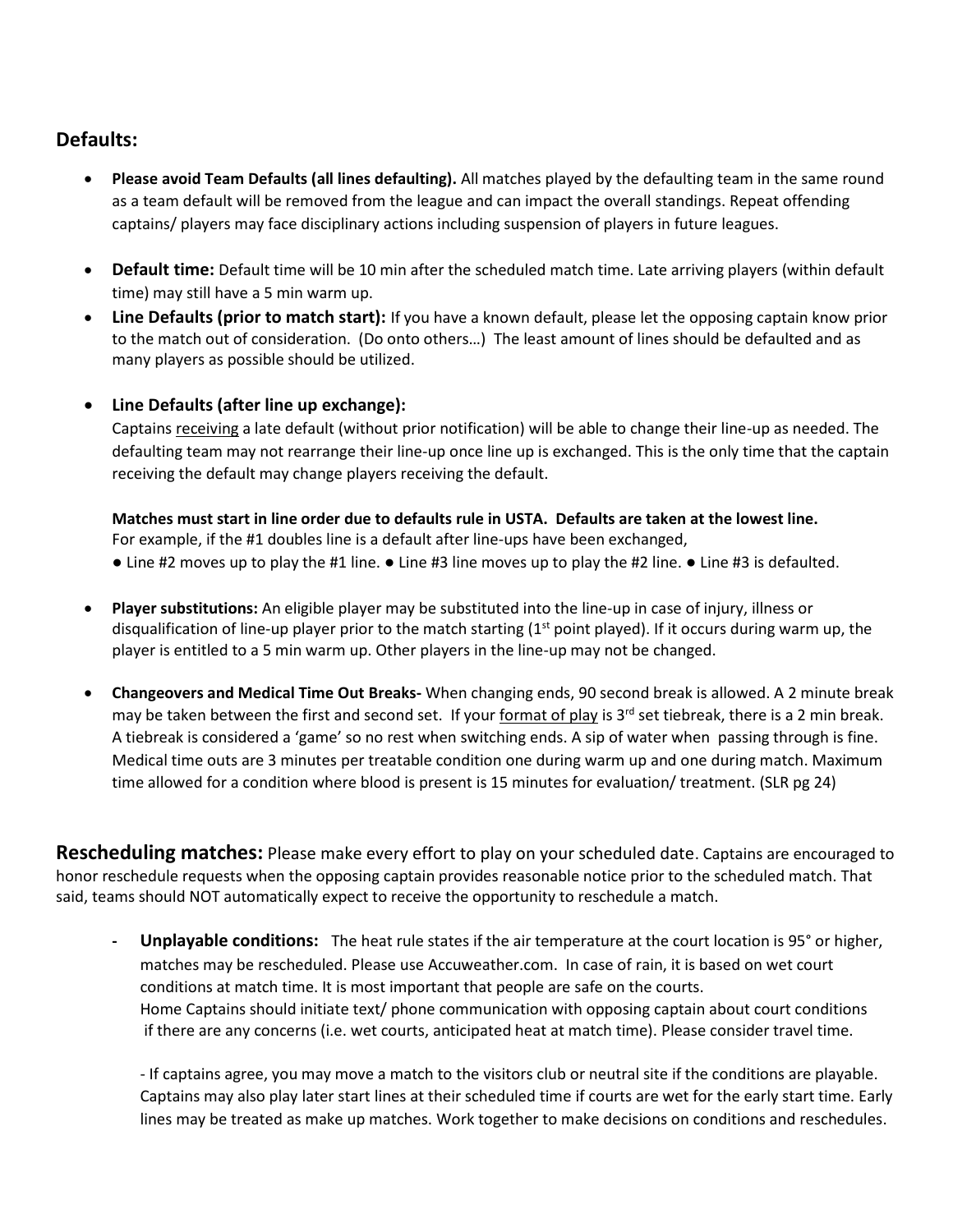-Matches may be rescheduled ahead of match time if the forecast will make the match unplayable. (i.e. heavy rain for hours up to the match time and no sun/ wind to dry out courts). Use your best judgement knowing you will need to reschedule.

-Please still communicate any line defaults due to player availability in advance. If a match is rescheduled due to weather, the default is waived and the full match will be played.

- **- Interrupted play**: If a match needs to be rescheduled after play has started, Captains need to note scores, side/position of players so the lines can resume with the same players and exact score from when play was halted. Lines that have not started play may opt to change players in the line-up.
- **- Requested rescheduled matches**: Rescheduled matches will fall under the 'No Penalty Policy' or under the 'Penalty Policy'. (SLR pg 25). If, for example, a team requests a reschedule due to lack of players, the Penalty Policy will apply. If a captain intends to enforce the penalty, it must be confirmed with the opposing captain (text or email). They may opt to not penalize the other team and play all lines. Penalties are carried over when matches need to be rescheduled again. (I.e. a rescheduled match with a penalty gets rained out)

Captains accommodating a reschedule should offer potential new dates first.

- **- Allowed rescheduled matches due to Championships**: If 4 players on a team are competing for the SD District in Sectional Championships on match day, no penalties will apply to the rescheduled match. Captains may verify the roster players in question. Please request reschedule as soon as team advances. If part of the match can be played, please play those lines as scheduled and reschedule the balance. For Tri-Level leagues, only reschedule line levels affected unless both captains agree to a team match reschedule.
- **- Make up matches:** Weekend leagues will reschedule matches on a Saturday or Sunday. Weekday leagues will reschedule on a Weekday. Captains accommodating a reschedule should provide new dates first. If it is a requested reschedule and after reasonable number of dates have been offered there is no agreed to date, the team requesting the reschedule will default the match.
- **All rescheduled matches need to be emailed to ALC with old and new date, team names and match ID# within 7 days of the original match date.**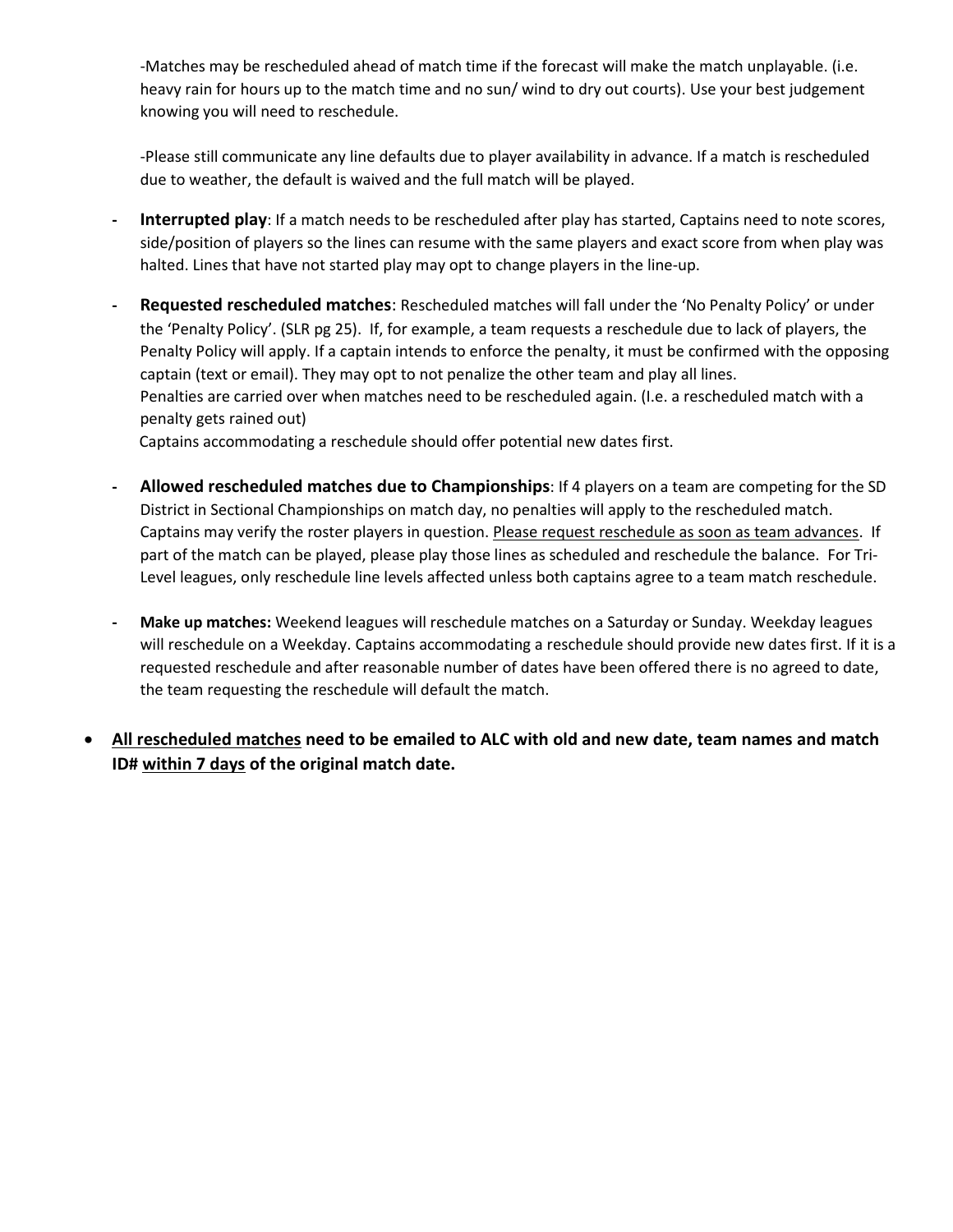#### **Misc. topics during matches:**

- **Warm up** Players should try to hit shots directly to their opponent cooperatively.
- **Tracking the score-** Score should be called out after each point of play by the server or serving team. If your courts have score tenders, change consistently either at change of ends or after each game.
- **NO coaching** is allowed at ANY time during the match. **Cell phones and smart watches must be turned off during a league match.** It is assumed that if you are checking your phone that you are receiving coaching.
- **Spectators (including pros, coaches, players and captains**):

 May not talk to or distract players on the court. May not coach, either verbally or visually. May not comment or make visual signals on line calls.  $\clubsuit$  May not sit on the court.  $\clubsuit$  May not get involved with any dispute between the players on the court. A captain may clarify a rule only if asked by a player. **Captains and players are both responsible for the behavior of their spectators.** 

#### **Common Issues during play- how to resolve:**

- **Lost track of the score** try to reconstruct points played in the game and replay disputed points. If no agreement on the points, go back to the last score everyone agrees on, even if it means starting the game over.
- **Teams did not switch ends** at the right time- as soon as the mistake is realized, correct ends and continue play. Service rotation continues as started.
- **Players received on wrong half of court-** Complete game as started, switch back to correct positions during next receiving game.
- **Wrong player on a team serves out of order-** If during a game, switch to correct server and play from current score. Points played stand. If the game is complete, it counts and the order of service remains as altered for set.
- **Starting a new set** Switch ends if the game total is odd, stay if even. If a set tiebreak was played, switch ends from where you finished. Team that received the first point of the tiebreak serves the first game of the new set.
- **Ball on Court** Safety on the court is extremely important. Any player on the court can stop play if a ball comes from a neighboring court and is a visual distraction or a hazard for an injury. Players on the neighboring court who hit the ball should not immediately call 'ball on' especially if it interrupts the point in play. (I.e. if the ball rolls to the back of the court.)
- **Hindrance** Player must stop point immediately if truly 'hindered' in making a shot. (Code pg 33 for specifics)
- **Calling Balls In or Out:** A ball that cannot be seen clearly landing with space between the spot and the line is in. Players who are looking down the line instead of across the lines should make the call. Opponent should get the benefit of the doubt if players are unsure.
- **Court Monitor:** Court monitor(s) may be called in to assist with the management of a match by any player and at any time. It can be requested if there is tension between players or in anticipation of potential problems. They should be positioned at each net post and each one is responsible for the court divided in half lengthwise. The players are still responsible for their calls but if they are challenged the court monitor on the near side (where the ball lands) on the court will be asked for a ruling. The court monitor from the opposite side will not have the best perspective on seeing the ball. They should not make calls across lines. The court monitor can overrule clear mistakes only. Monitors are to remain impartial and not have conversations during the match or at changeovers. If no one is available, a match with conflict may wait for someone to assist or reschedule as a last resort.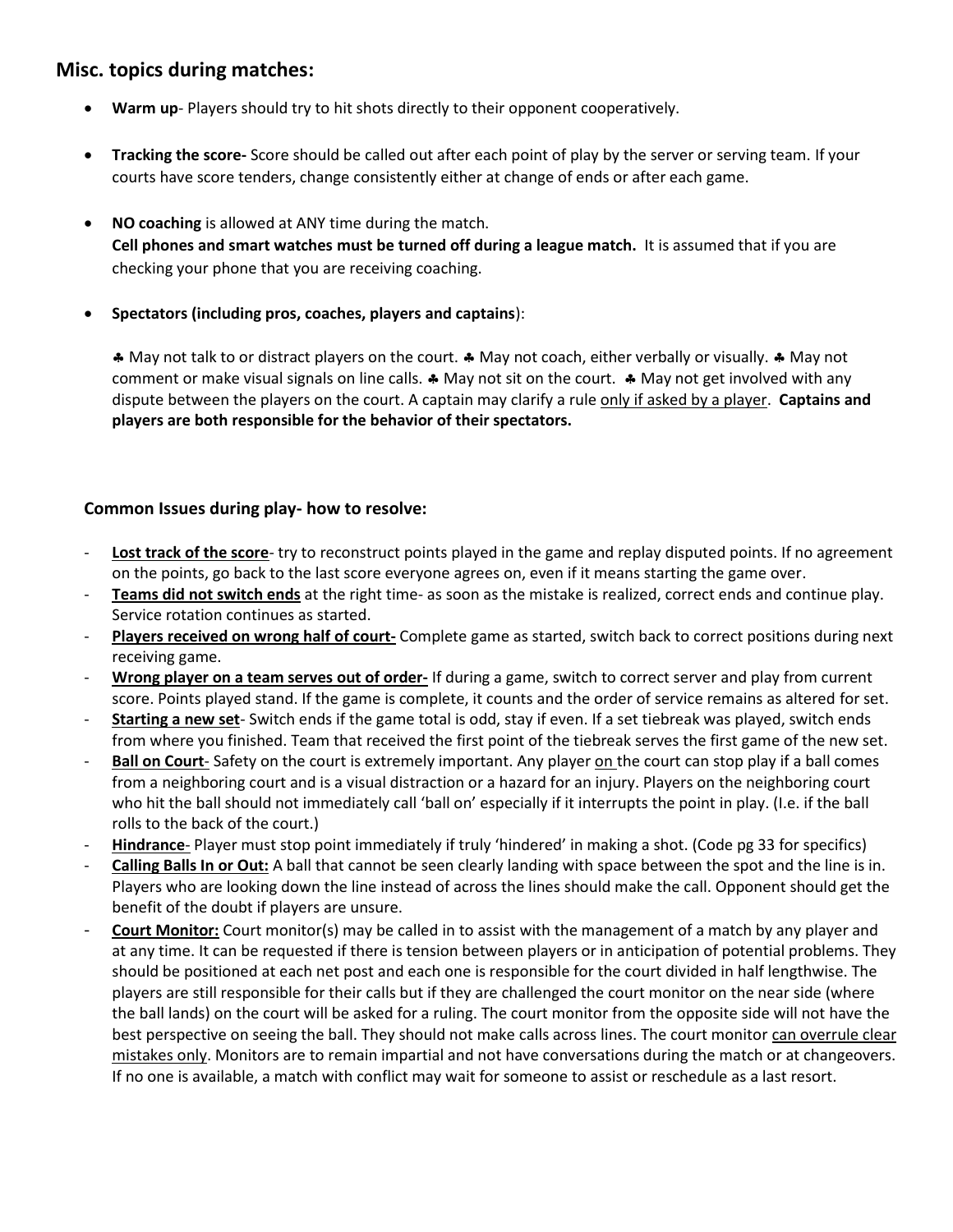# **Completing and scoring matches:**

- **Confirm** the match score between all players before leaving the court.
- Report/ write the score down from the point of view of the winning team (not home/ visitor). (I.e. we won the first set 6-4, lost the  $2^{nd}$  set 3-6 and won the  $3^{rd}$  set 1-0).
- **Please enter scores the same day of the match.** Scores not entered within 48 hours may be entered by the League Coordinator as a Double Default.
- Home captain is responsible for entering scores in TennisLink however, either captain may input. Please review final scores and full player names to be input, do not guess. The opposing captain can dispute input within 48 hours of input.
- **To enter scores,** click on the date next to your match on your TennisLink team page or enter the match ID# under Enter Scores on your league page.
- **Match type dropdown options:**

Completed- Most matches should fall into this category. Retirement- One match has begun and a player needs to stop playing (usually injury or time issue) Default- For a late arrival, no show or ineligible player. Enter the names of players winning the default line only. Score will be 6-0, 6-0.

Timed Match- This option is mainly for evening league matches following the Timed Match Procedure.

**Corrections:** If there is a mistake on an entered scorecard (incorrect score or player), click to dispute the match in Tennis Link and email SanDiegoLeagueAdmin@scta.usta.com and always **include the match ID#, date and both team names**. Please cc the other captain since both captains must confirm the change before it can be updated. If you are a captain that is cc'd, please reply quickly if you agree or if you do not agree, state what you believe to be accurate. Please take a minute to double check your input before you finalize to save extra rework. Thanks in advance!

## **Tennis Link: Information available from your personal page. (Shows 'Welcome, Randie…')**

- "Team Summary" tab is your most used page. It shows your schedule, standings, match results, list of players. You can print your scorecards and enter scores by clicking on the date next to your match.
- "Match Schedule" tab shows all matches for a season listing the home/ visitor teams, date, location and match ID #. Captain/ co-captain phone number also shows here.
- "Captain's Report" tab has contact information (emails and phone numbers) for all captains in the league.
- "Player Roster" tab shows your registered players, their ratings, phone number.

**Grievances:** If any captain wishes to lodge a grievance against a player or another captain for rule violations, sportsmanship violations, ineligible player or NTRP rating challenges, there is a formal grievance procedure to follow. Starting in 2022, So Cal will be following the new National Suspension Point system. *(See 2022 Section Regulations)*